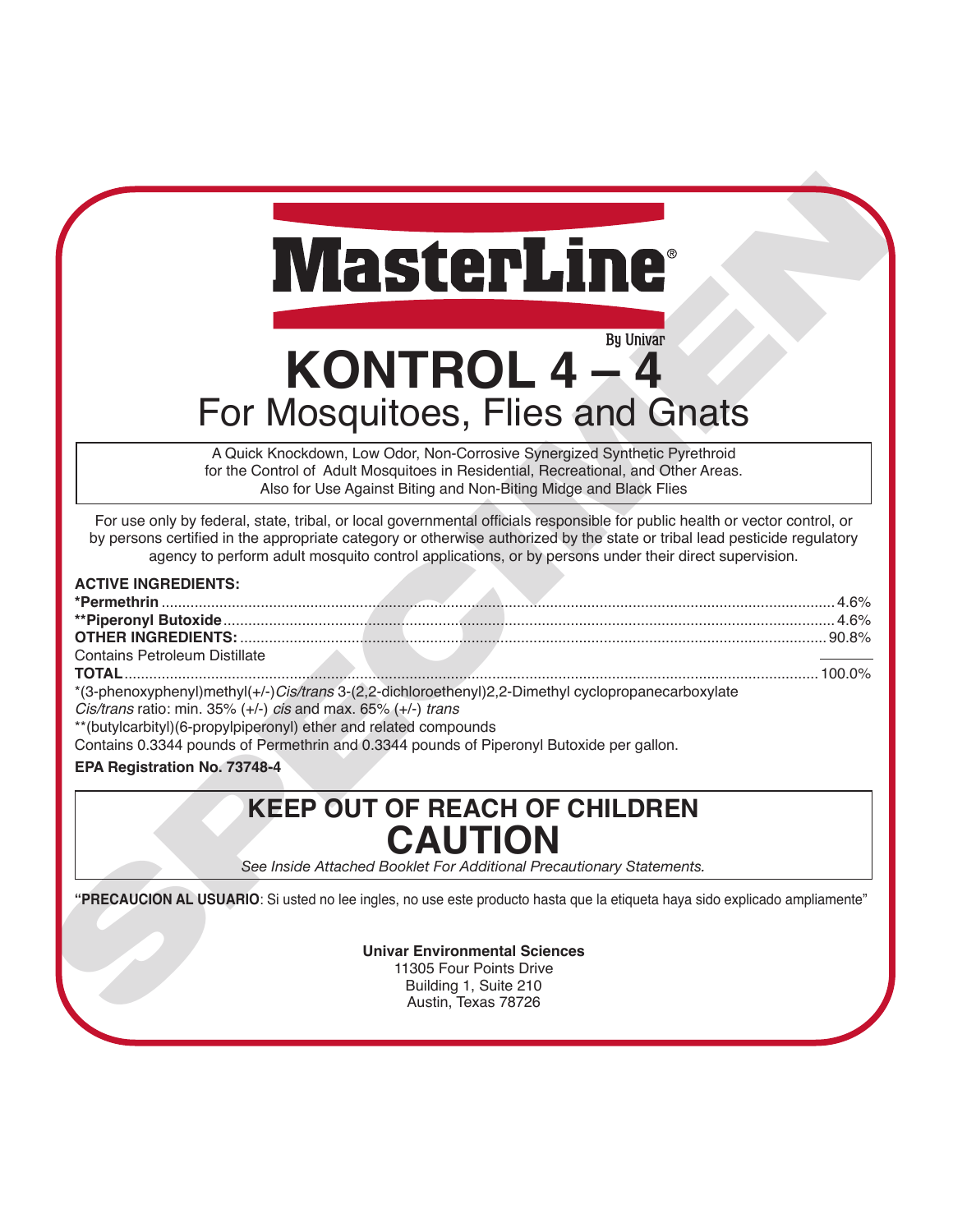| If in Eyes:<br>If on Skin or Clothing:<br>If Swallowed:<br>If Inhaled:            | Hold eye open and rinse slowly and gently with water for 15-20 minutes. Remove contact lenses, if present, after the first<br>5 minutes, then continue rinsing eye. Call a poison control center or doctor for treatment advice.<br>Take off contaminated clothing. Rinse skin immediately with plenty of water for 15 - 20 minutes. Call a poison control<br>center or doctor for treatment advice.<br>Immediately call a poison control center or doctor. Do not induce vomiting unless told to do so by a poison control center or<br>doctor. Do not give any liquid to the person. Do not give anything by mouth to an unconscious person. |
|-----------------------------------------------------------------------------------|------------------------------------------------------------------------------------------------------------------------------------------------------------------------------------------------------------------------------------------------------------------------------------------------------------------------------------------------------------------------------------------------------------------------------------------------------------------------------------------------------------------------------------------------------------------------------------------------------------------------------------------------|
|                                                                                   |                                                                                                                                                                                                                                                                                                                                                                                                                                                                                                                                                                                                                                                |
|                                                                                   |                                                                                                                                                                                                                                                                                                                                                                                                                                                                                                                                                                                                                                                |
|                                                                                   |                                                                                                                                                                                                                                                                                                                                                                                                                                                                                                                                                                                                                                                |
|                                                                                   | Move person to fresh air. If person is not breathing, call 911 or an ambulance, then give artificial respiration, preferably by<br>mouth-to-mouth, if possible. Call a poison control center or doctor for further advice.                                                                                                                                                                                                                                                                                                                                                                                                                     |
|                                                                                   | <b>HOTLINE NUMBER</b>                                                                                                                                                                                                                                                                                                                                                                                                                                                                                                                                                                                                                          |
| day, seven (7) days per week.                                                     | Have the product container or label with you when calling a poison control center or doctor, or going for treatment. For additional information on this<br>pesticide product (including health concerns, medical emergencies, or pesticide concerns), you may call 1-800-222-1222, twenty-four (24) hours a                                                                                                                                                                                                                                                                                                                                    |
|                                                                                   | Note to Physician: Contains petroleum distillate - vomiting may cause aspiration pneumonia.                                                                                                                                                                                                                                                                                                                                                                                                                                                                                                                                                    |
|                                                                                   | PRECAUTIONARY STATEMENTS<br><b>HAZARDS TO DOMESTIC ANIMALS AND HUMANS</b><br>Contains Petroleum Distillate. Causes moderate eye irritation. Avoid contact with eyes or clothing. Prolonged or frequently repeated skin contact<br>may cause allergic reactions in some individuals. Wash thoroughly with soap and water after handling and before eating, drinking, chewing gum, using<br>tobacco, or using the toilet. Wear long-sleeved shirt and long pants, socks and shoes, and chemical-resistant gloves (such as barrier laminate, nitrile<br>rubber, neoprene rubber, or viton). Remove contaminated clothing and wash before reuse.   |
|                                                                                   | <b>Personal Protective Equipment (PPE)</b><br>Some materials that are chemical-resistant to this product are barrier laminate, nitrile rubber greater or equal to 14 mils or neoprene rubber greater or<br>equal to 14 mils. If you want more options, follow the instructions for category E on an EPA chemical-resistance category selection chart.                                                                                                                                                                                                                                                                                          |
|                                                                                   | Mixers, loaders, applicators, and other handlers must wear: Long-sleeve shirt; Long pants; Shoes and socks; Chemical-<br>resistant gloves for all handlers except for applicators using motorized ground equipment, pilots and flaggers; and Chemical-resistant apron for mixers/<br>loaders, persons cleaning equipment, and persons exposed to the concentrate.                                                                                                                                                                                                                                                                              |
|                                                                                   | See engineering controls for additional information.                                                                                                                                                                                                                                                                                                                                                                                                                                                                                                                                                                                           |
| <b>User Safety Requirements:</b><br>wash PPE separately from other laundry.       | Follow manufacturer's instructions for cleaning/maintaining PPE. If no such instructions for washables exist, use detergent and hot water. Keep and                                                                                                                                                                                                                                                                                                                                                                                                                                                                                            |
|                                                                                   | Discard clothing and other absorbent materials that have been drenched or heavily contaminated with this product's concentrate. Do not reuse them.                                                                                                                                                                                                                                                                                                                                                                                                                                                                                             |
| <b>User Safety Recommendations:</b><br>thoroughly and change into clean clothing. | · Users should wash hands before eating, drinking, chewing gum, using tobacco, or using the toilet.<br>· Users should remove clothing/PPE immediately if pesticide gets inside. Then wash thoroughly and put on clean clothing.<br>· Users should remove PPE immediately after handling this product. Wash the outside of gloves before removing. As soon as possible, wash                                                                                                                                                                                                                                                                    |
| <b>Engineering Controls</b><br>§170.240(d)(6)].                                   | Pilots must use an enclosed cockpit that meets the requirements listed in the Worker Protection Standard (WPS) for agricultural pesticide [40 CFR                                                                                                                                                                                                                                                                                                                                                                                                                                                                                              |
|                                                                                   | Human flagging is prohibited. Flagging to support aerial application is limited to use of the Global Positioning System (GPS) or mechanical flaggers.                                                                                                                                                                                                                                                                                                                                                                                                                                                                                          |
|                                                                                   | <b>ENVIRONMENTAL HAZARDS</b><br>This pesticide is extremely toxic to aquatic organisms, including fish and aquatic invertebrates. To protect the environment, do not allow pesticide to<br>enter or run-off into storm drains, drainage ditches, gutters, or surface waters. Applying this product in calm weather when rain is not predicted for<br>the next 24 hours will help to ensure that wind or rain does not blow or wash pesticide off the treatment area. Rinsing application equipment over the<br>treated area will help avoid run-off to water bodies or drainage systems.                                                       |
|                                                                                   | This pesticide is highly toxic to bees exposed to direct treatment on blooming crops or weeds. Do not apply this product or allow it to drift on blooming<br>crops or weeds while bees are actively visiting the treatment areas.                                                                                                                                                                                                                                                                                                                                                                                                              |

#### **PRECAUTIONARY STATEMENTS HAZARDS TO DOMESTIC ANIMALS AND HUMANS**

#### **Personal Protective Equipment (PPE)**

#### **User Safety Requirements:**

#### **User Safety Recommendations:**

- Users should wash hands before eating, drinking, chewing gum, using tobacco, or using the toilet.
- Users should remove clothing/PPE immediately if pesticide gets inside. Then wash thoroughly and put on clean clothing.
- Users should remove PPE immediately after handling this product. Wash the outside of gloves before removing. As soon as possible, wash thoroughly and change into clean clothing.

#### **Engineering Controls**

#### **ENVIRONMENTAL HAZARDS**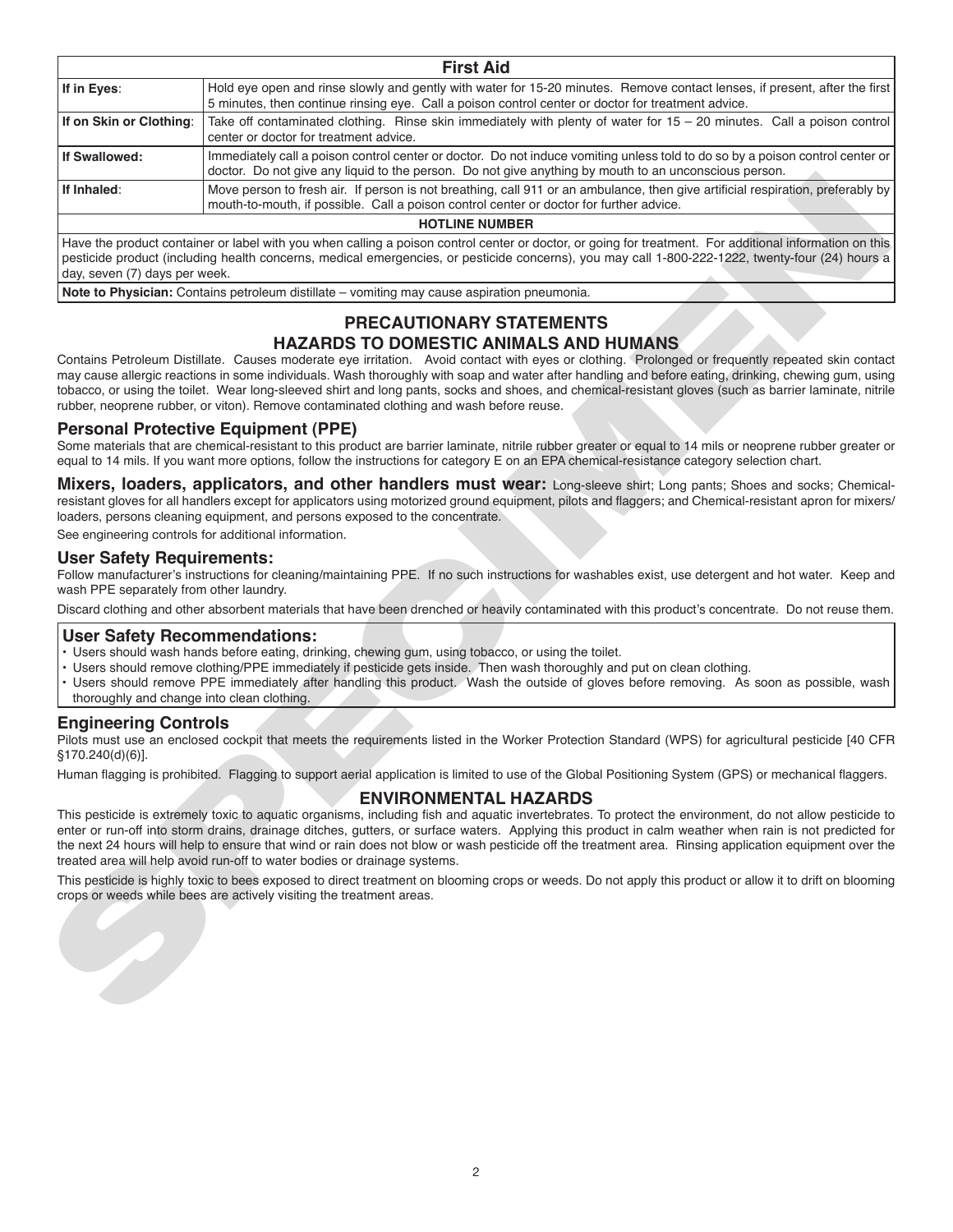#### **ENVIRONMENTAL HAZARDS FOR WIDE AREA MOSQUITO ADULTICIDE APPLICATIONS**

This pesticide is extremely toxic to aquatic organisms, including fish and aquatic invertebrates. Run-off from treated areas or deposition of spray droplets into a body of water may be hazardous to fish and aquatic invertebrates.

When applying as a wide area mosquito adulticide, before making the first application in a season, it is advisable to consult with the state or tribal agency with primary responsibility for pesticide regulation to determine if other regulatory requirements exist.

When applying as a wide area mosquito adulticide, do not apply over bodies of water (lakes, rivers, permanent streams, natural ponds, commercial fish ponds, swamps, marshes or estuaries), except when necessary to target areas where adult mosquitoes are present, and weather conditions will facilitate movement of applied material away from the water in order to minimize incidental deposition into the water body.

#### **PHYSICAL AND CHEMICAL HAZARDS**

Do not use, pour, spill or store near heat or open flame.

#### **DIRECTIONS FOR USE**

It is a violation of Federal law to use this product in a manner inconsistent with its labeling.

#### **Use Restrictions:**

- Apply this product only as specified on this label.
- Do not contaminate food or feedstuffs.
- Application of this product using hand-held cold or thermal fogging equipment is prohibited.
- This product is not for use in outdoor residential misting systems (indoor and outdoor) and metered release misting devices.
- Do not apply as a broadcast or spot treatment to indoor surfaces at residential sites, including nurseries, day-care centers, schools, hospitals, and nursing homes.
- Except when applying for mosquito control, do not enter or allow others to enter treated area until sprays have dried.
- Except when applying for mosquito control, do not enter or allow others to enter until vapors, mists, and aerosols have dispersed, and the treated area has been thoroughly ventilated.
- Except when applying for mosquito control, do not apply this product in a way that will contact workers or other persons, either directly or through drift.
- Application of this product is prohibited directly into sewers or drains, or to any area like a gutter where drainage to storm sewers, storm drains, water bodies, or aquatic habitat can occur. Do not allow this product to enter any drain during or after application.
- Remove pets, birds, and cover fish aquariums and ornamental fish ponds before spraying, and turn aquarium systems off prior to use.
- Except when applying for mosquito control, only protected handlers may be in the area during application.
- . Aerial application of this product is prohibited in the State of Florida unless specifically authorized by the Bureau of Entomology and Pest **Control, Florida Department of Agriculture and Consumer Services.**

#### **NON-AGRICULTURAL USE REQUIREMENTS**

The requirements in this box apply to uses of this product that are NOT within the scope of the Worker Protections Standards for agricultural pesticides (40 CFR Part 170). The WPS applies when this product is used to produce agricultural plants on farms, forests, nurseries and greenhouses.

Keep unprotected persons out of treated areas until sprays have dried. Wear protective clothing when using or handling this product to help avoid exposure to eyes and skin. Eye protection, gloves, a long-sleeved shirt and long pants are recommended.

Allow spray to dry before allowing adults, children or pets on treated areas.

For any requirements specific to your State or Tribe, consult the agency responsible for pesticide regulation.

#### **CONDITIONS AND RATES TO USE FOR MOSQUITO CONTROL**

#### **KONTROL 4 - 4** may be applied either diluted or undiluted as a non-thermal fog.

toeline more of or applie material anyion Francisco Controlled Distribution (1992) and the state internet material and the state internet material and the state internet material and the state internet material and the sta **KONTROL 4 - 4** is recommended for application in ultra low volume (ULV) non-thermal fog to control adult mosquitoes, flies and gnats in residential and recreational areas where these insects are a problem, such as parks, campsites, woodlands, athletic fields, golf courses, residential areas, municipalities, gardens, playgrounds, recreational areas and overgrown waste areas. For best results, treat when insects are most active and conditions are conducive to keeping the fog close to the ground.

Both ground and aerial applications should be made when meteorological conditions are conducive to keeping the spray cloud close to the ground, such as when an air temperature inversion is present. Applications during the cool hours of early morning or evening are preferable. Air temperatures should be greater than 50° F when conducting all types of applications. Application in calm air conditions is to be avoided. Apply only when ground wind speed is greater than 1 mph. Do not apply when wind speeds exceed 10 mph. Applications cannot exceed the recommended rates.

For use by federal, state, tribal, or local government officials responsible for public health or vector control, or by persons certified in the appropriate category or otherwise authorized by the state or tribal lead pesticide regulatory agency to perform adult mosquito control applications, or by persons under their direct supervision.

Do not re-treat a site more than once in 3 days. Do not exceed 25 applications at 0.007 lbs. of permethrin per acre per application or 0.025 lbs. PBO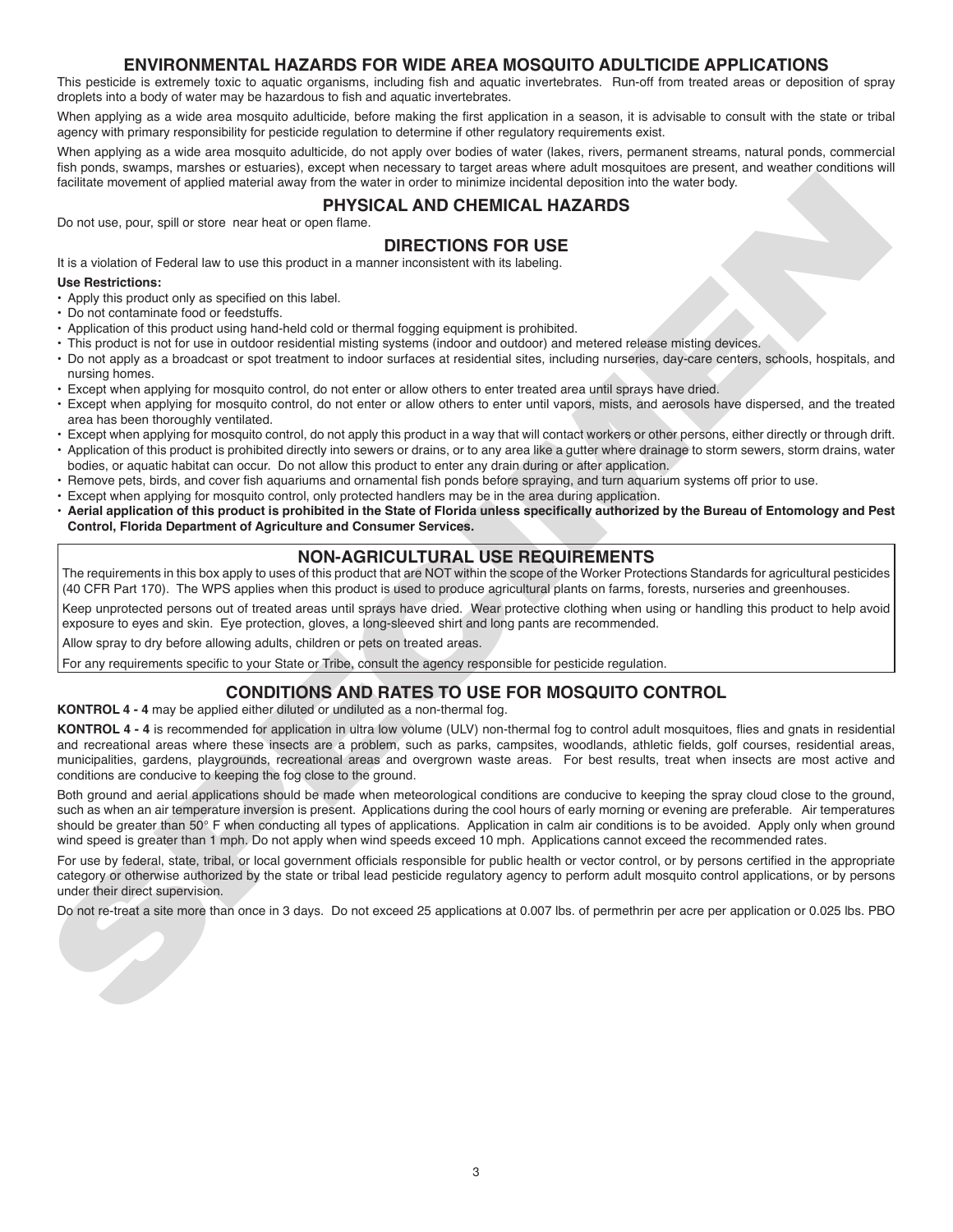per acre per application, or 0.18 lbs. of permethrin per acre per season or 2.0 lbs. PBO per acre per year. When targeting *Aedes Taeirorhynchus* and other difficult species, applications of PBO may be made up to 0.08 lbs. PBO per acre. More frequent treatments may be made to prevent or control a threat to public and/or animal health determined by a state, tribal or local health or vector control agency on the basis of documented evidence of disease causing agents in vector mosquitoes or the occurrence of mosquito-borne disease in animal or human populations, or if specifically approved by the state or tribe during a natural disaster recovery effort.

**KONTROL 4 - 4** can be applied over specific growing crops and range grasses prior to harvest for the control of adult mosquitoes and biting flies within or adjacent to these areas. Application can only be made where the following crops are present:

#### **GROUND-BASED APPLICATION INSTRUCTIONS (Non-Thermal Application)**

#### **Suggested Dilution Rates to Achieve 0.00175# a.i. per Acre**

| Alfalfa<br>Almonds<br>Apples<br>Artichoke, globe<br>Asparagus<br>Avocado<br><b>Broccoli</b><br><b>Brussels Sprouts</b><br>Cabbage<br>Cauliflower | Celery<br><b>Filbert</b><br>Garlic<br>Cherries<br>Corn, fodder<br>Range Grasses<br>Corn, forage<br>Horseradish<br>Corn, grain (field and pop)<br>Leafy Vegetables (except Brassica)<br>Corn, stover<br>Lettuce, head<br>Corn, sweet kernel plus cob<br><b>Mushrooms</b><br>with husks removed<br>Onion, dry bulb<br>Eggplant<br>Peaches |                                                               |                                                                                    | Pears<br>Pepper, bell<br>Pistachio<br>Potato<br>Soybeans<br>Spinach<br><b>Tomatoes</b><br>Vegetable, cucurbits<br>Walnuts                                                                                                                                                                                                                                                                                                                                                                                                                                                                                                                                                                                                                                    |  |
|--------------------------------------------------------------------------------------------------------------------------------------------------|-----------------------------------------------------------------------------------------------------------------------------------------------------------------------------------------------------------------------------------------------------------------------------------------------------------------------------------------|---------------------------------------------------------------|------------------------------------------------------------------------------------|--------------------------------------------------------------------------------------------------------------------------------------------------------------------------------------------------------------------------------------------------------------------------------------------------------------------------------------------------------------------------------------------------------------------------------------------------------------------------------------------------------------------------------------------------------------------------------------------------------------------------------------------------------------------------------------------------------------------------------------------------------------|--|
|                                                                                                                                                  | fountains and animal feed before application. Do not contaminate non-approved sites with spray drift.                                                                                                                                                                                                                                   |                                                               |                                                                                    | In the treatment of corrals, feedlots, animal confinements/houses, swine lots, poultry ranges and zoos, cover any exposed drinking water, drinking                                                                                                                                                                                                                                                                                                                                                                                                                                                                                                                                                                                                           |  |
| nozzle and nozzle flow rate(s) are properly calibrated.                                                                                          | <b>GROUND-BASED APPLICATION INSTRUCTIONS (Non-Thermal Application)</b>                                                                                                                                                                                                                                                                  | Suggested Dilution Rates to Achieve 0.00175# a.i. per Acre    |                                                                                    | DROPLET SIZE CALIBRATION FOR GROUND-BASED APPLICATION EQUIPMENT: Spray equipment must be adjusted so that the volume median<br>diameter is less than 30 microns (Dv 0.5 < 30 $\mu$ m) and that 90% of the spray is contained in droplets smaller than 48 microns (Dv 0.9 < 48 $\mu$ m).<br>Directions from the equipment manufacturer or vendor, pesticide registrant or a test facility using a laser-based measurement instrument must be used<br>to adjust equipment to produce acceptable droplet size spectra. Application equipment must be tested at least annually to confirm that pressure at the                                                                                                                                                   |  |
|                                                                                                                                                  |                                                                                                                                                                                                                                                                                                                                         |                                                               | <b>HAND HELD THERMAL FOGGERS</b><br>50 FT SWATH AT 2 MPH<br>0.00318# A.I. PER ACRE |                                                                                                                                                                                                                                                                                                                                                                                                                                                                                                                                                                                                                                                                                                                                                              |  |
| <b>MACHINE OUTPUT</b><br><b>GAL/HOUR</b>                                                                                                         | <b>DILUTION RATIO WITH</b><br><b>FOG OIL</b><br>5MPH                                                                                                                                                                                                                                                                                    | <b>DILUTION RATIO WITH</b><br><b>FOG OIL</b><br><b>10 MPH</b> | <b>MACHINE OUTPUT</b>                                                              | <b>DILUTION RATE</b>                                                                                                                                                                                                                                                                                                                                                                                                                                                                                                                                                                                                                                                                                                                                         |  |
| 10 gal/hr                                                                                                                                        | 1:9.5                                                                                                                                                                                                                                                                                                                                   | 1:4.25                                                        | $0.25$ gal/hr                                                                      | 1:1.2                                                                                                                                                                                                                                                                                                                                                                                                                                                                                                                                                                                                                                                                                                                                                        |  |
| 20 gal/hr                                                                                                                                        | 1:20                                                                                                                                                                                                                                                                                                                                    | 1:9.5                                                         | 2.0 gal/hr                                                                         | 1:16.4                                                                                                                                                                                                                                                                                                                                                                                                                                                                                                                                                                                                                                                                                                                                                       |  |
| 30 gal/hr                                                                                                                                        | 1:30                                                                                                                                                                                                                                                                                                                                    | 1:14.75                                                       | 5.0 gal/hr                                                                         | 1:42.4                                                                                                                                                                                                                                                                                                                                                                                                                                                                                                                                                                                                                                                                                                                                                       |  |
|                                                                                                                                                  |                                                                                                                                                                                                                                                                                                                                         |                                                               | 8.0 gal/hr                                                                         | 1:68.4                                                                                                                                                                                                                                                                                                                                                                                                                                                                                                                                                                                                                                                                                                                                                       |  |
|                                                                                                                                                  | must be used to ensure proper flow rate. KONTROL 4 - 4 may also be applied by diluting with a suitable solvent such as mineral oil and applying so                                                                                                                                                                                      | <b>NON-THERMAL AEROSOL FOGGER APPLICATION</b>                 |                                                                                    | KONTROL 4 - 4 ULV Non-Thermal Aerosol Fogger Application: To control mosquitoes, midges and blackflies, apply KONTROL 4 - 4<br>using any standard ULV ground applicator capable of producing a non-thermal aerosol spray. Apply the product at a flow rate of 4.1 to 16.2 ounces per<br>minute at an average vehicle speed of 10 mph. If different vehicle speed is used, adjust the rate accordingly. These rates are equivalent to 0.00175 to<br>0.007 pounds of permethrin and the same amount of 0.00175 to 0.007 pounds of synergist piperonyl butoxide per acre. Vary flow rates accordingly to<br>vegetation density and mosquito population. Use higher flow rates in heavy vegetation or when populations are high. An accurate flow control system |  |
|                                                                                                                                                  | some suggested application rates for ground ULV applications. If an alternative dilution rate is used, adjust the flow rate accordingly.                                                                                                                                                                                                |                                                               |                                                                                    | as not to exceed the maximum pounds of active ingredient per acre as shown in the first column of the ULV table shown below. That table represents                                                                                                                                                                                                                                                                                                                                                                                                                                                                                                                                                                                                           |  |

#### **NON-THERMAL AEROSOL FOGGER APPLICATION**

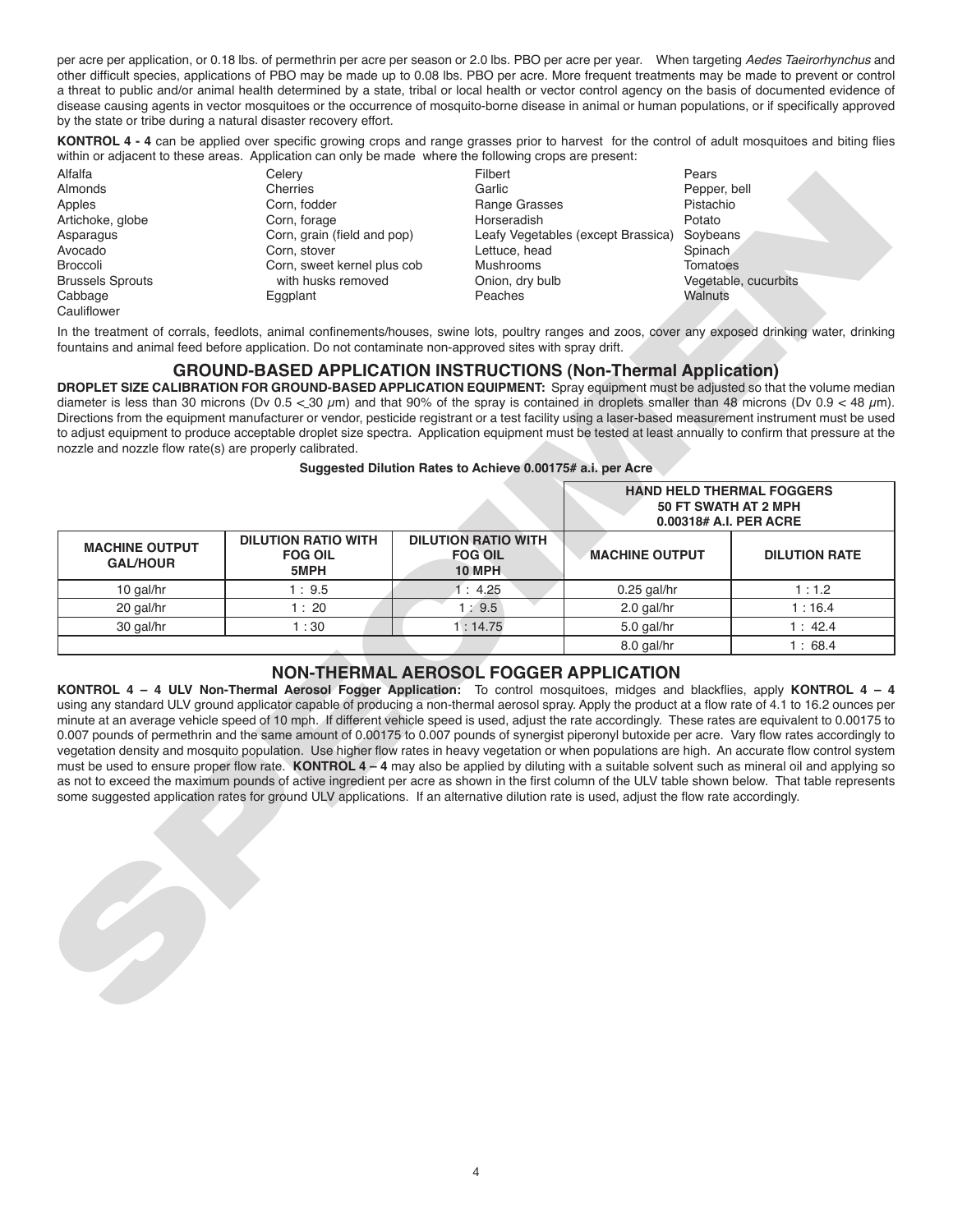#### **Conditions and Rates to use KONTROL 4 - 4 Undiluted for Mosquito Control**

| <b>PERMETHRIN/PBO</b><br>LBS. A.I./ACRE | <b>APPLICATION RATES/FLUID OUNCES TO USE PER MINUTE</b> |        |                  |        |
|-----------------------------------------|---------------------------------------------------------|--------|------------------|--------|
|                                         | 5 mph                                                   | 10 mph | $15 \text{ mph}$ | 20 mph |
| 0.007/0.007                             |                                                         | 16.2   | 24.4             | 32.5   |
| 0.0035/0.0035                           | 4.0                                                     |        | 12.2             | 16.2   |
| 0.00175/0.00175                         | 2.0                                                     |        | 6.1              | 8.2    |

#### **AERIAL APPLICATION INSTRUCTIONS**

The use of aircraft specially equipped and capable of applying ULTRA LOW VOLUMES of **KONTROL 4 - 4** may be necessary.

#### **DROPLET SIZE CALIBRATION FOR AERIAL APPLICATION EQUIPMENT:**

**Aerial Application made at ≤ 200 above ground elevation:** Spray equipment must be adjusted so that the volume median diameter produced is less than 60 microns (Dv 0.5 < 60  $\mu$ m) and that 90% of the spray is contained in droplets smaller than 100 microns (Dv 0.9 < 100  $\mu$ m). The effects of flight speed and, for non-rotary nozzles, nozzle angle on the droplet size spectrum must be considered. Directions from the equipment manufacturer or vendor, pesticide registrant or a test facility using a wind tunnel and laser-based measurement instrument must be used to adjust equipment to produce acceptable droplet size spectra. Application equipment must be tested at least annually to confirm that pressure at the nozzle and nozzle flow rate(s) are properly calibrated.

CONTROLLES<br>
The use of signal consider explored and consider a PLACIA DPD LCCC/TAN INSERTAION COLUMN 4.4 These to modes as<br>
The use of signal consider explored and consider explored into CONTROL INSERTATION CONTROL 4.4 The **Aerial Application made at >200 above ground elevation:** Spray equipment must be adjusted so that the volume median diameter produced is less than 70 microns (Dv  $0.5 < 70 \mu m$ ) and that 90% of the spray is contained in droplets smaller than 145 microns (Dv  $0.9 < 145 \mu m$ ). The effects of flight speed and, for non-rotary nozzles, nozzle angle on the droplet size spectrum must be considered. Directions from the equipment manufacturer or vendor, pesticide registrant or a test facility using a wind tunnel and laser-based measurement instrument must be used to adjust equipment to produce acceptable droplet size spectra. Application equipment must be tested at least annually to confirm that pressure at the nozzle and nozzle flow rate(s) are properly calibrated

Do not apply by fixed wing aircraft at a height less than 100 feet, or by helicopter at a height less than 75 feet unless specifically approved by the state or tribe based on public health needs.

Apply at a sufficient airspeed to deliver the appropriate amount of a.i./acre (from 0.00175 to 0.007 # a.i./acre) and to achieve the appropriate droplet range. Flight speed and nozzle orientation must be considered in determining droplet size. Apply when wind speed is greater than 1 mph.

The spray boom should be mounted on the aircraft as to minimize drift caused by wingtip or rotor vortices. The minimum practical boom length should be used and must not exceed 75% of the wing span or 90% rotor diameter.